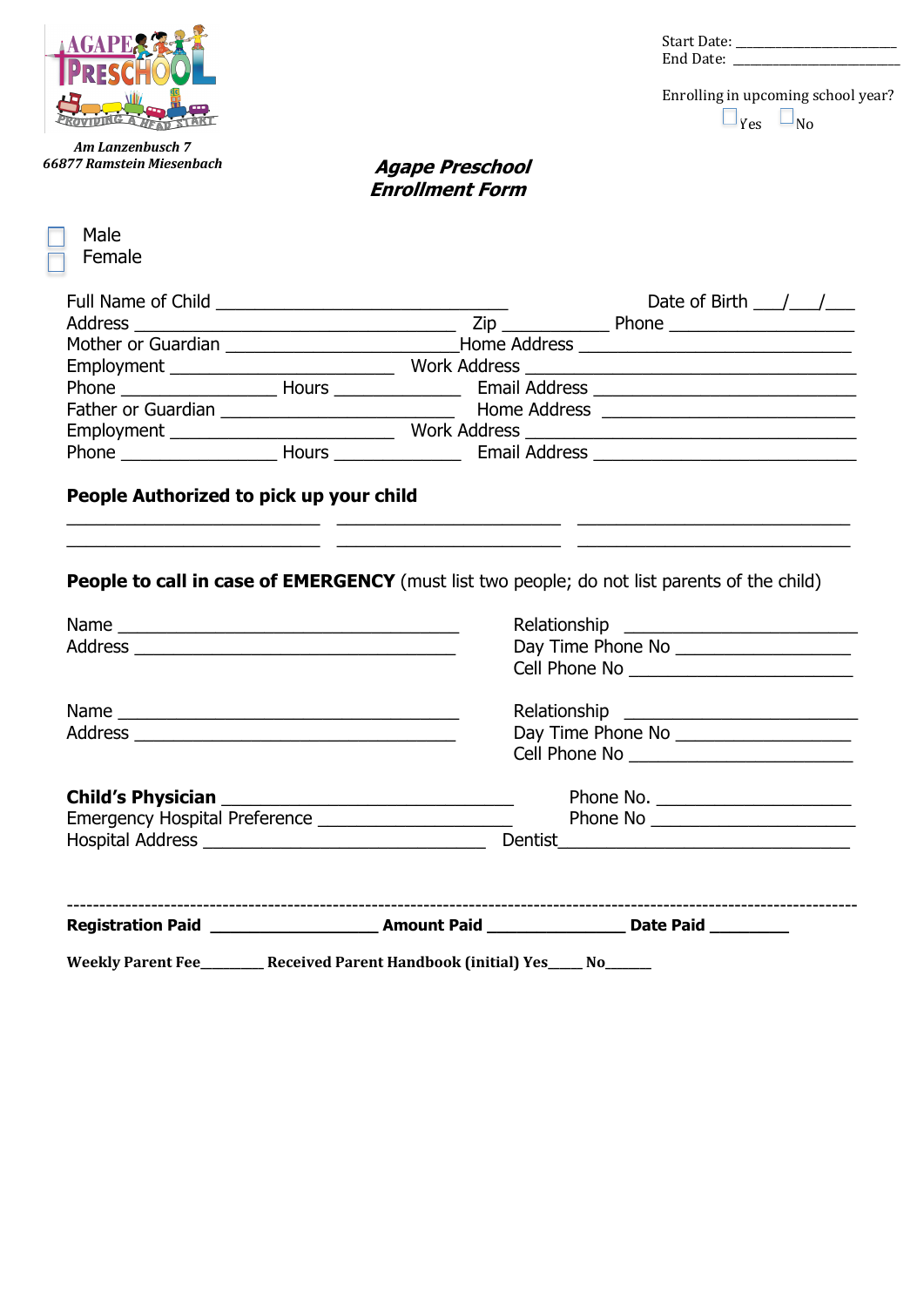

# CONSENT AND CONTACT FORM

This form is to be completed and signed by the child's parent or legal guardian.

### Name of child

In the event the child named above is injured or ill, I understand that the caregiver will attempt to contact me, the other parent (if applicable) or the legal guardian at the telephone number's provided below:

| Parent or legal guardian's name |                                                                                                                                                                                                                                |            |
|---------------------------------|--------------------------------------------------------------------------------------------------------------------------------------------------------------------------------------------------------------------------------|------------|
|                                 |                                                                                                                                                                                                                                | hours/days |
|                                 | on and the contract of the contract of the contract of the contract of the contract of the contract of the contract of the contract of the contract of the contract of the contract of the contract of the contract of the con | hours/days |
| Parent or legal guardian's name |                                                                                                                                                                                                                                |            |
|                                 | on a state of the state of the state of the state of the state of the state of the state of the state of the s                                                                                                                 | hours/days |
|                                 | on.                                                                                                                                                                                                                            | hours/days |

In the event that I or the other persons listed on the Emergency Card assigned by me are not available, I give my permission (as parent or legal guardian) to Agape Preschool to provide first aid for the child named above. I also give permission to take the appropriate measure including contacting the **emergency medical services (EMS) to arrange transportation to**:

or the nearest emergency medical facility. At no time will Agape Preschool Staff drive an ill or injured child to an emergency medical facility.

\_\_\_\_\_\_\_\_\_\_\_\_\_\_\_\_\_\_\_\_\_\_\_\_\_\_\_\_\_\_\_\_\_\_\_\_\_\_\_\_\_\_\_\_\_\_\_\_\_\_\_\_\_\_\_\_\_\_\_\_\_\_\_\_\_\_\_\_\_\_\_\_\_\_\_\_\_

Parent or legal guardian's signature Date Date Date

#### \*\*\*\*\*\*\*\*\*\*\*\*\*\*\***IMPORTANT PARENT INFORMATION\*\*\*\*\*\*\*\*\*\*\*\*\*\*\***

\_\_\_\_\_\_\_\_\_\_\_\_\_\_\_\_\_\_\_\_\_\_\_\_\_\_\_\_\_\_\_\_\_\_\_\_\_\_\_\_\_\_\_\_\_ \_\_\_\_\_\_\_\_\_\_\_\_\_\_\_\_\_\_\_\_\_\_\_\_\_\_\_\_\_

If custody is established through Family Court, **ALL** papers regarding visitation and primary physical custody **MUST** be on file with the Agape Preschool before enrollment of your child. Any changes in the original papers submitted must be updated with Agape Preschool immediately.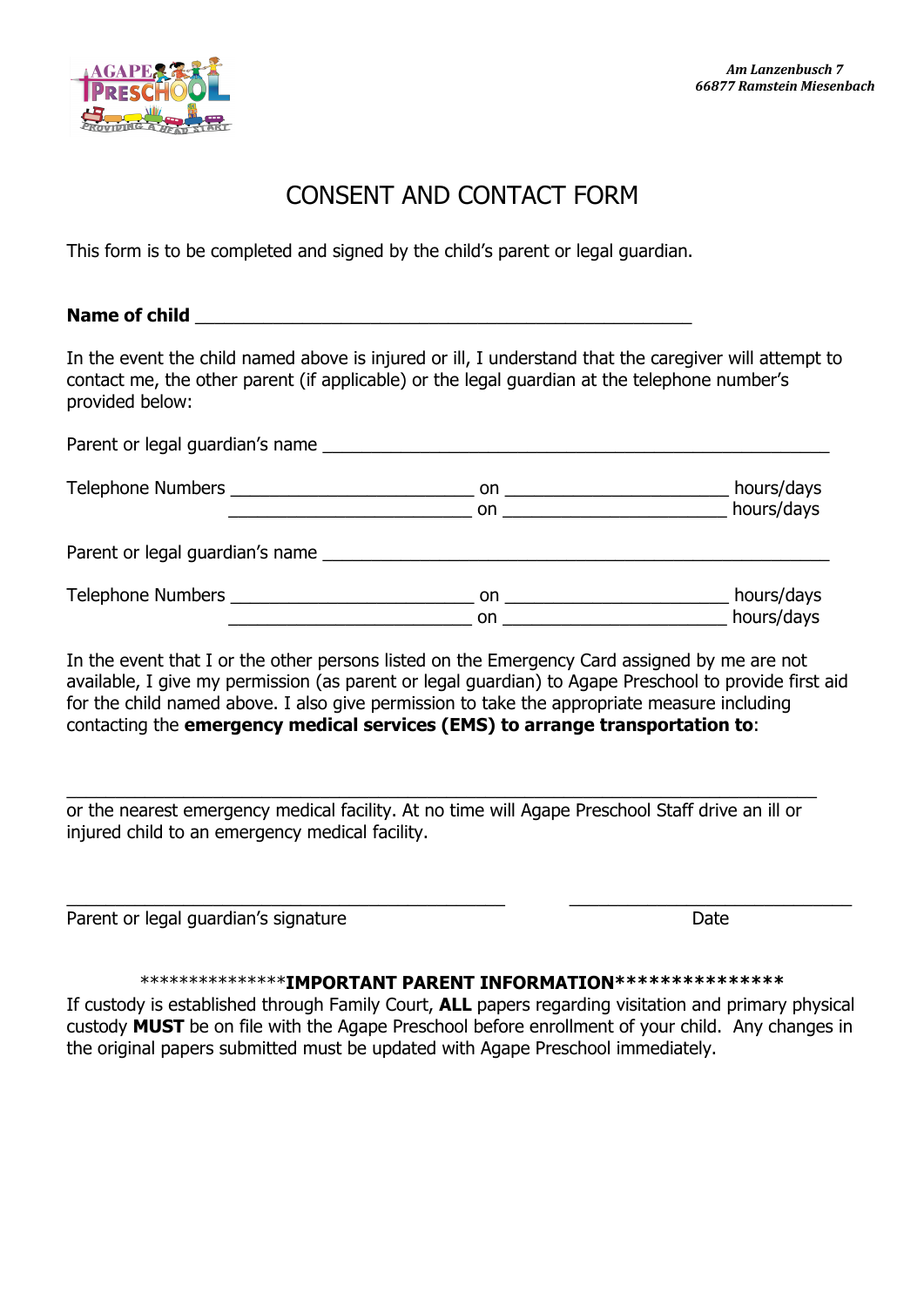

### **AGAPE PRESCHOOL**

Personal Data Family & Social History Form

|                                                |                                                   | <b>MARITAL STATUS OF PARENTS</b>                                                       |
|------------------------------------------------|---------------------------------------------------|----------------------------------------------------------------------------------------|
| Married ____________<br>Separated ____________ | Stepmother __________________                     | Divorced                                                                               |
|                                                |                                                   | <u> 1986 - Jan Barbarat, manala</u>                                                    |
|                                                |                                                   |                                                                                        |
|                                                |                                                   | <b>BROTHERS and SISTERS</b>                                                            |
|                                                |                                                   |                                                                                        |
| Grade in School _________                      |                                                   |                                                                                        |
|                                                |                                                   |                                                                                        |
| Grade in School                                |                                                   |                                                                                        |
|                                                |                                                   |                                                                                        |
| Grade in School __________                     |                                                   |                                                                                        |
|                                                |                                                   | <b>CHILD EXPERIENCES</b>                                                               |
|                                                |                                                   |                                                                                        |
|                                                |                                                   |                                                                                        |
|                                                |                                                   |                                                                                        |
|                                                | When and with whom does child watch television?   | What are your child's favorite indoor/outdoor activities?                              |
|                                                |                                                   | Does your child have fears that you are aware of? _______________________________      |
|                                                |                                                   | <b>DEVELOPMENT HISTORY</b>                                                             |
|                                                | At what age did you child complete the following: |                                                                                        |
|                                                |                                                   |                                                                                        |
|                                                |                                                   |                                                                                        |
|                                                |                                                   | Began toilet training __________________________ Slept through the night _____________ |
|                                                |                                                   |                                                                                        |
|                                                |                                                   |                                                                                        |
|                                                | Usual time for bowel movements                    |                                                                                        |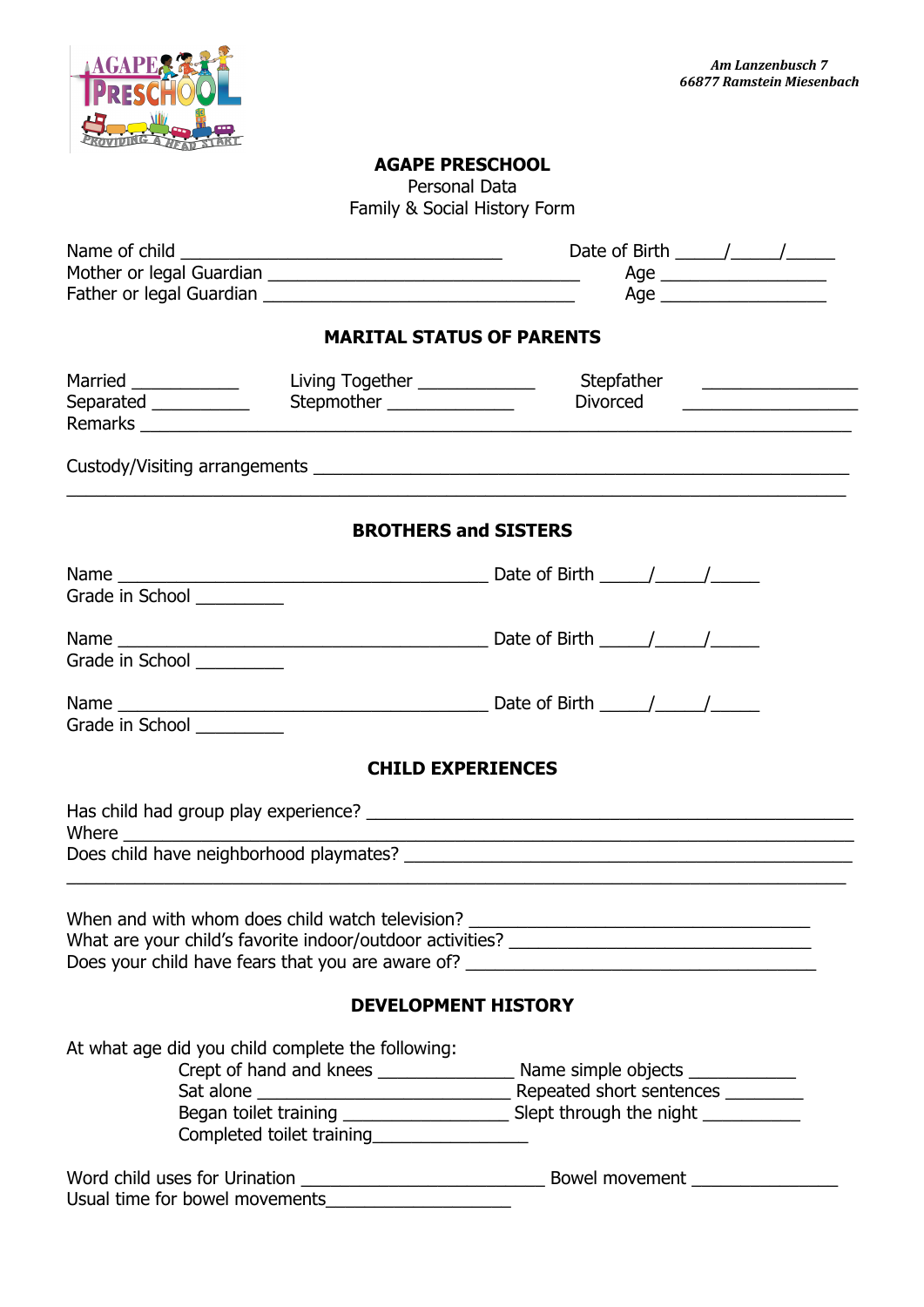

## **AGAPE PRESCHOOL**

| Personal Data                            |
|------------------------------------------|
| Family & Social History Form (continued) |

| Does child dress self? YES _______ NO _______<br>Does Child undress self? YES _______ NO                                                                                                        |                            |               |    |  |
|-------------------------------------------------------------------------------------------------------------------------------------------------------------------------------------------------|----------------------------|---------------|----|--|
| What time does your child usually eat: Breakfast _____________________________Dinner_____________?<br>Does child have interrupted sleep? YES _______ NO ______                                  |                            |               |    |  |
| Do you have any concerns about your child's development in the following areas:                                                                                                                 |                            |               |    |  |
|                                                                                                                                                                                                 |                            |               |    |  |
| How would you describe your child's personality? ________________________________                                                                                                               |                            |               |    |  |
| What are your expectations for your child at Agape Preschool?                                                                                                                                   |                            |               |    |  |
| Please explain any special family traditions or celebrations that you would like to share with us.                                                                                              |                            |               |    |  |
| Please explain any other information that will help us better understand your child                                                                                                             |                            |               |    |  |
| I grant permission to Agape Preschool for the following pictures to be taken of my child:<br>(Please initial if you agree). Your child's name may or may not appear in the below:               |                            |               |    |  |
| Displays                                                                                                                                                                                        | School's Website _________ | T.V.<br>Video |    |  |
| Please sign if you choose not to have any pictures taken of your child.                                                                                                                         |                            |               |    |  |
| Parent Signature                                                                                                                                                                                |                            | Date          |    |  |
| I give consent for my child to take part in field trips or excursions away from the facility under<br>proper supervision ( <i>i.e. local parks and ice cream parlor</i> ). ________Yes ________ |                            |               | No |  |